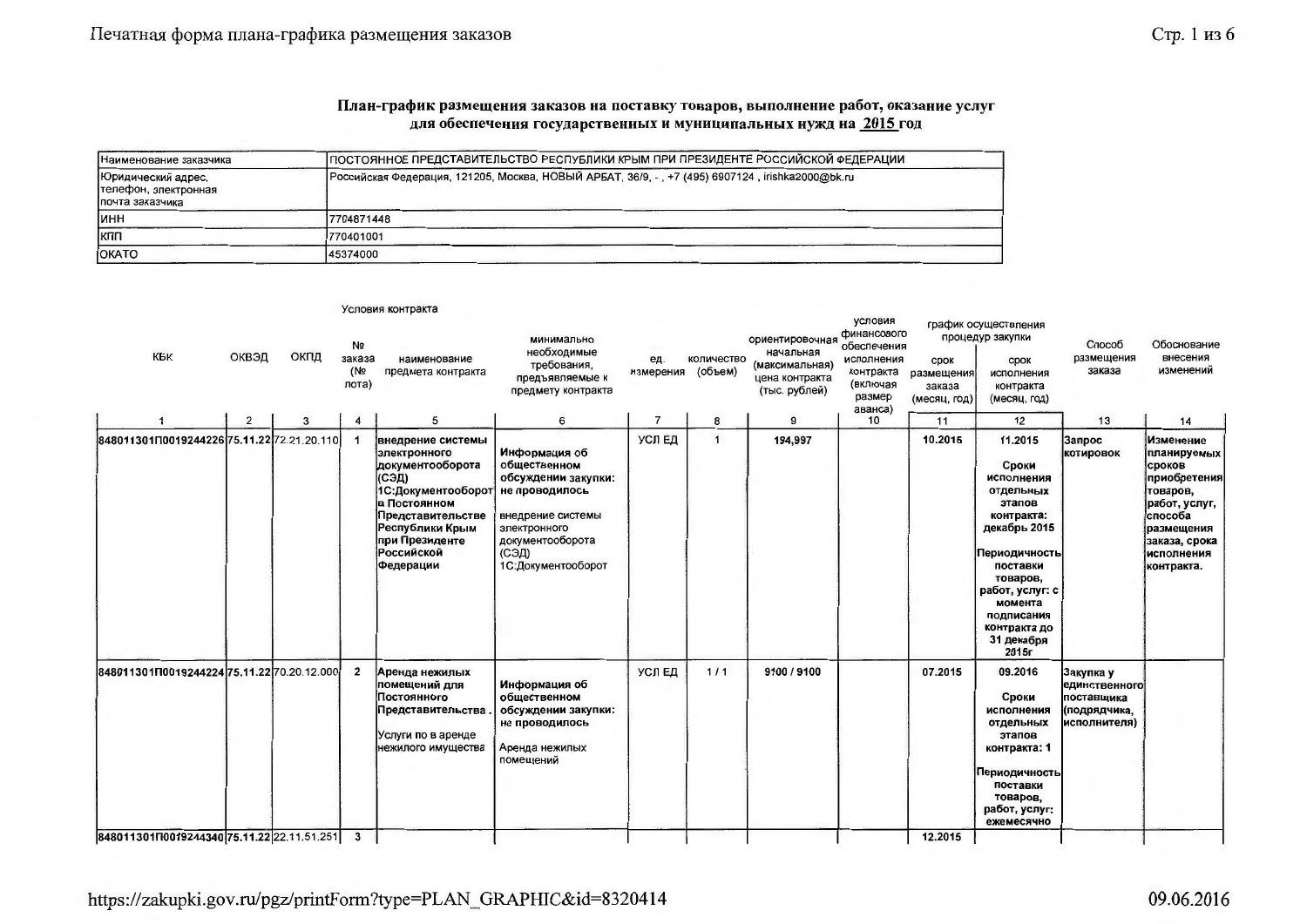|                                            |  |                         | изготовление и<br>поставка<br>полиграфической<br>продукции для<br>Постоянного<br>Представительства<br>Республики Крым<br>при Президенте<br><b>Российской</b><br>Федерации                                         | Преимущества:<br>- Субъектам малого<br>предпринимательства<br>и социально<br>ориентированным<br>некоммерческим<br>организациям (в<br>соответствии со<br>Статьей 30<br>Федерального закона<br>Nº 44-Φ3);<br>Информация об<br>общественном<br>обсуждении закупки:<br>не проводилось<br>изготовление и<br>поставка<br>полиграфической<br>продукции для<br>Постоянного<br>Представительства<br>Республики Крым при<br>Президенте Российской<br>Федерации | УСЛ ЕД | 1/1   | 162,0333 /<br>162,0333 | 1,62033 /<br>$16,2034$ / -    |         | 12.2016<br>Сроки<br>исполнения<br>отдельных<br>этапов<br>контракта:<br>декабря 2016<br>Периодичность<br>поставки<br>товаров,<br>работ, услуг: в<br>соответствии с<br>заявкой и<br>техническим<br>заданием | Электронный<br>аукцион | Изменение<br>планируемых<br>сроков<br>приобретения<br>товаров,<br>работ, услуг,<br>способа<br>размещения<br>заказа, срока<br>исполнения<br>контракта. |
|--------------------------------------------|--|-------------------------|-------------------------------------------------------------------------------------------------------------------------------------------------------------------------------------------------------------------|------------------------------------------------------------------------------------------------------------------------------------------------------------------------------------------------------------------------------------------------------------------------------------------------------------------------------------------------------------------------------------------------------------------------------------------------------|--------|-------|------------------------|-------------------------------|---------|-----------------------------------------------------------------------------------------------------------------------------------------------------------------------------------------------------------|------------------------|-------------------------------------------------------------------------------------------------------------------------------------------------------|
| 848011301Π0019244225 75.11.22 72.50.12.000 |  | $\overline{\mathbf{4}}$ | Сервисное<br>сопровождение,<br>технических средств<br>автоматизации и<br>периферийного<br>оборудования.<br>сервисное<br>сопровождение,<br>технических средств<br>автоматизации и<br>периферийного<br>оборудования | Преимущества:<br>- Субъектам малого<br>предпринимательства<br>и социально<br>ориентированным<br>некоммерческим<br>организациям (в<br>соответствии со<br>Статьей 30<br>Федерального закона<br>Nº 44-Φ3);<br>Информация об<br>общественном<br>обсуждении закупки:<br>не проводилось<br>сервисное<br>сопровождение,<br>технических средств<br>автоматизации и<br>периферийного<br>оборудования                                                          | УСЛЕД  | 1/1   | 252 / 252              | $2,52$ / $25,2$<br>$\prime$ - | 11.2015 | 12.2016<br>Сроки<br>исполнения<br>отдельных<br>этапов<br>контракта: в<br>декабре 2016<br>года<br>Периодичность<br>поставки<br>товаров,<br>работ, услуг: в<br>соответствии с<br>заявкой и ТЗ               | Электронный<br>аукцион |                                                                                                                                                       |
| 848011301П001924422175.11.22 64.12.12.190  |  | 5                       |                                                                                                                                                                                                                   | Информация об                                                                                                                                                                                                                                                                                                                                                                                                                                        | УСЛ ЕД | $1/1$ |                        |                               | 11.2015 | 12.2016                                                                                                                                                                                                   | Запрос<br>котировок    |                                                                                                                                                       |

https://zakupki.gov.ru/pgz/printForm?type=PLAN\_GRAPHIC&id=8320414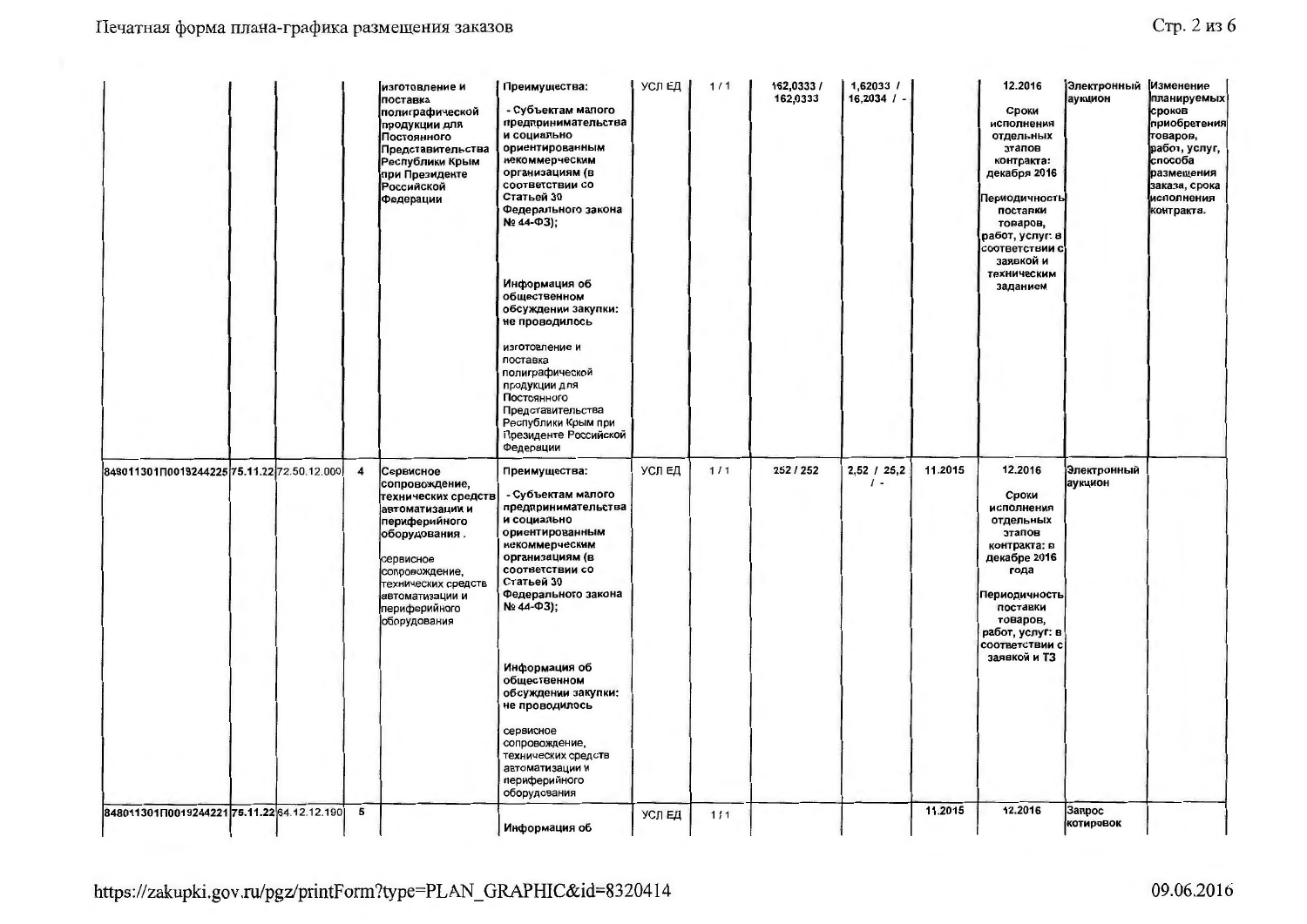| Стр. 3 из 6 |  |  |  |
|-------------|--|--|--|
|-------------|--|--|--|

 $\sim$ 

|                                            |  |                | Предоставление<br>услуг курьерской<br>службы                                                                                                                                                                                       | общественном<br>обсуждении закупки:<br>не проводилось<br>Предоставление услуг<br>курьерской службы                                                                                                               |        |       | 150 / 150         |               |         | Сроки<br>исполнения<br>отдельных<br>этапов<br>контракта:<br>декабрь 2016<br>Периодичность<br>поставки<br>товаров,<br>работ, услуг:<br>по заявкам<br>заказчика и в<br>соответствии с<br>T3 |                        |                                                                                                                                                       |
|--------------------------------------------|--|----------------|------------------------------------------------------------------------------------------------------------------------------------------------------------------------------------------------------------------------------------|------------------------------------------------------------------------------------------------------------------------------------------------------------------------------------------------------------------|--------|-------|-------------------|---------------|---------|-------------------------------------------------------------------------------------------------------------------------------------------------------------------------------------------|------------------------|-------------------------------------------------------------------------------------------------------------------------------------------------------|
| 848011301П0019844226 75.11.22 72.21.20.119 |  | 6              | оказанию услуг на<br>техническое<br>сопровождение,<br>обслуживание и<br>обновление одной<br>из ранее<br>установленных<br>справочно-<br>правовых систем<br>(СПС).<br>Сопровождение<br>Правовой<br>информационно-<br>справочной базы | Информация об<br>общественном<br>обсуждении закупки:<br>не проводилось<br>Сопровождение<br>Правовой<br>информационно-<br>справочной базы                                                                         | УСЛЕД  | $1/1$ | 262,718 / 262,718 |               | 12.2015 | 12.2016<br>Сроки<br>исполнения<br>отдельных<br>этапов<br>контракта:<br>декабрь 2016<br>Периодичность<br>поставки<br>товаров,<br>работ, услуг: в<br>соответствии с<br>T3                   | Запрос<br>котировок    | Изменение<br>планируемых<br>сроков<br>приобретения<br>товаров,<br>работ, услуг,<br>способа<br>размещения<br>заказа, срока<br>исполнения<br>контракта. |
| 848011301П0019244226 75.11.22 72.21.20.110 |  | $\overline{7}$ | Сопровождение ПП<br>1С «Бюджетное<br>учреждение», ПП 1С<br>«Зарплата и<br>Управление<br>персоналом»                                                                                                                                | Преимущества:<br>- Субъектам малого<br>предпринимательства<br>и социально<br>ориентированным<br>некоммерческим<br>организациям (в<br>соответствии со<br>Статьей 30<br>Федерального закона<br>$N2$ 44- $\Phi$ 3); | УСЛ ЕД | 1/1   | 90 / 90           | $0,9,1,9,1$ . | 11.2015 | 12.2016<br>Сроки<br>исполнения<br>отдельных<br>этапов<br>контракта:<br>декабря 2016<br>Периодичность<br>поставки<br>товаров,<br>работ, услуг: в<br>соответствии с<br>ТЗ                   | Электронный<br>аукцион |                                                                                                                                                       |
|                                            |  |                |                                                                                                                                                                                                                                    | Информация об<br>общественном<br>обсуждении закупки:<br>не проводилось<br>Сопровождение ПП 1С<br>«Бюджетное<br>учреждение», ПП 1С<br>«Зарплата и<br>Управление<br>персоналом»                                    |        |       |                   |               |         |                                                                                                                                                                                           |                        |                                                                                                                                                       |
| 848011301П0019244340 75.11.22 25.24.27.190 |  | 8              |                                                                                                                                                                                                                                    |                                                                                                                                                                                                                  | ШТ     | —     |                   |               | 12.2015 |                                                                                                                                                                                           |                        |                                                                                                                                                       |

https://zakupki.gov.ru/pgz/printForm?type=PLAN\_GRAPHIC&id=8320414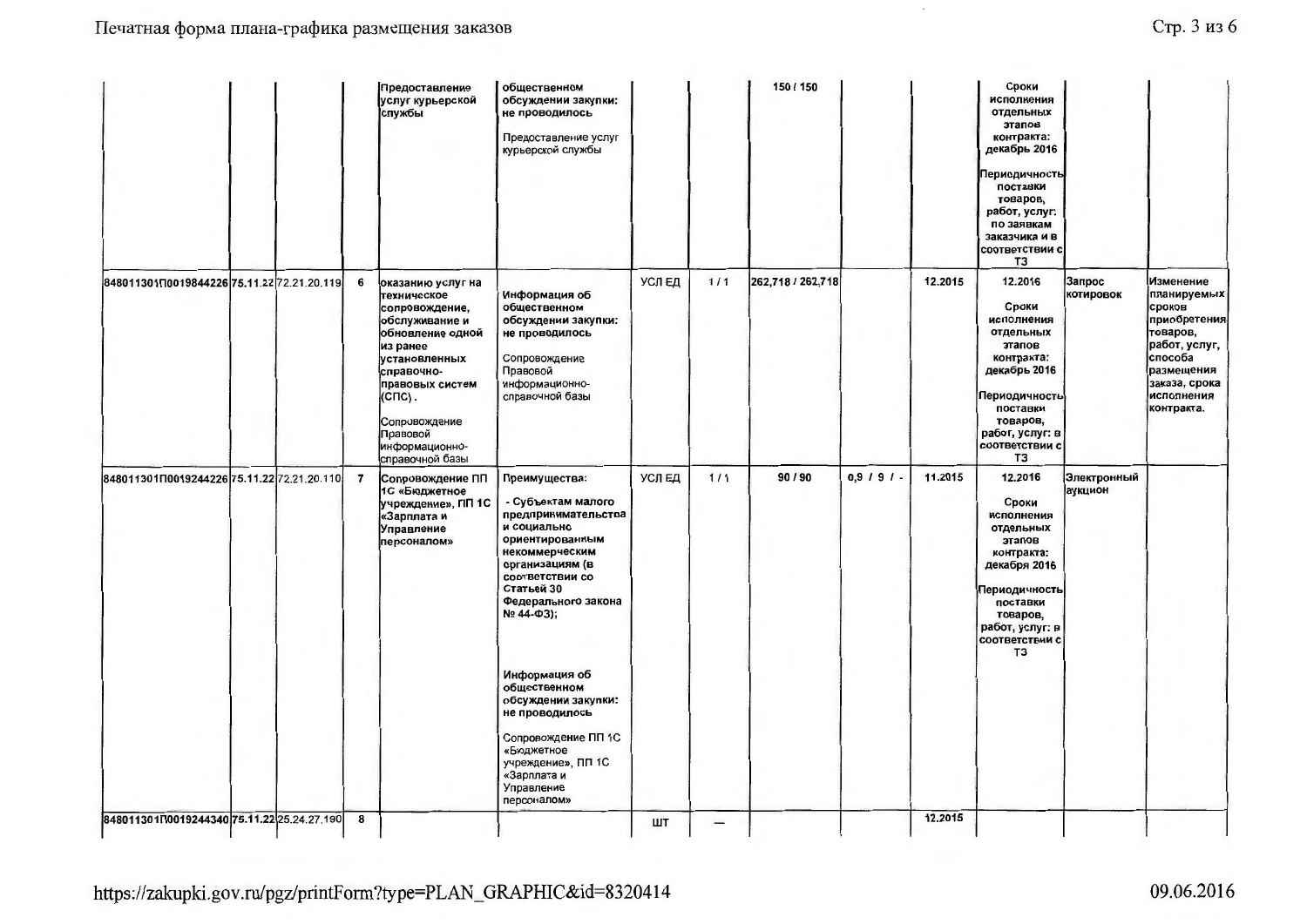| Стр. 4 из 6 |  |  |  |
|-------------|--|--|--|
|-------------|--|--|--|

|                                            |  |    | закупка расходных<br>материалов для<br>функционирования<br>Постоянного<br>Представительства<br>Республики Крым<br>при Президенте<br><b>Российской</b><br>Федерации.<br>закупка расходных<br>материалов для нужд<br>Постоянного<br>Представительства | Информация об<br>общественном<br>обсуждении закупки:<br>не проводилось<br>закупка расходных<br>материалов для нужд<br>Постоянного<br>Представительства                                         |        |              | 1201,349/<br>1201,349<br>1201.349/<br>1201,349 | 12,01349 /<br>$120,135$ / - |         | 12.2016<br>Сроки<br>исполнения<br>отдельных<br>этапов<br>контракта:<br>декабря 2016<br><b>Периодичность</b><br>поставки<br>товаров,<br>работ, услуг: в<br>соответствии с<br>заявкой<br>заказчика | Электронный<br>аукцион                                                   | Изменение<br>планируемых<br>сроков<br>приобретения<br>товаров,<br>работ, услуг,<br>способа<br>размещения<br>заказа, срока<br>исполнения<br>контракта. |
|--------------------------------------------|--|----|-----------------------------------------------------------------------------------------------------------------------------------------------------------------------------------------------------------------------------------------------------|------------------------------------------------------------------------------------------------------------------------------------------------------------------------------------------------|--------|--------------|------------------------------------------------|-----------------------------|---------|--------------------------------------------------------------------------------------------------------------------------------------------------------------------------------------------------|--------------------------------------------------------------------------|-------------------------------------------------------------------------------------------------------------------------------------------------------|
| 848011301П0019244340 75.11.22 15.98.11.162 |  | 9  | Поставка питьевой<br>Бутилированной<br>воды                                                                                                                                                                                                         | Информация об<br>общественном<br>обсуждении закупки:<br>не проводилось<br>Поставка питьевой<br>Бутилированной воды                                                                             | ШΤ     | —            | 60/60<br>60/60                                 |                             | 11.2015 | 12.2016<br>Сроки<br>исполнения<br>отдельных<br>этапов<br>контракта:<br>декабрь 2016<br>Периодичность<br>поставки<br>товаров,<br>работ, услуг:<br>по заявкам<br>заказчика                         | Запрос<br><b>КОТИРОВОК</b>                                               |                                                                                                                                                       |
| 844011301П0019244222 71.21.1 60.22.12.000  |  | 10 | аренда<br>автотранспорта для<br>нужд Постоянного<br>Представительства<br>Услуги по аренде<br>легковых<br>автомобилей с<br>водителем                                                                                                                 | Информация об<br>общественном<br>обсуждении закупки:<br>не проводилось<br>Услуги по аренде<br>легковых автомобилей<br>с водителем                                                              | УСЛЕД  | 1/1          | 9899,59352 /<br>9899,59352                     | 9899,59352<br>$15001 -$     | 12.2015 | 12.2016<br>Сроки<br>исполнения<br>отдельных<br>этапов<br>контракта:<br>декабрь 2016<br>Периодичность<br>поставки<br>товаров,<br>работ, услуг:<br>ежемесячно в<br>2016 году                       | Электронный<br>аукцион                                                   | Изменение<br>планируемых<br>сроков<br>приобретения<br>товаров,<br>работ, услуг,<br>способа<br>размещения<br>заказа, срока<br>исполнения<br>контракта. |
| 848011301П0019244226 75.11.22 74.87.15.000 |  | 11 | Участие делегации<br>ремесленников<br>Республики Крым в<br>XIX Выставке-<br>ярмарке народных<br>художественных<br>промыслов «Ладья.<br>Зимняя сказка-2015»                                                                                          | Информация об<br>общественном<br>обсуждении закупки:<br>не проводилось<br>Участие делегации<br>ремесленников<br><b>Республики Крым в XIX</b><br>Выставке-ярмарке<br>народных<br>художественных | УСЛ ЕД | $\mathbf{1}$ | 800                                            |                             | 11.2015 | 12.2015<br>Сроки<br>исполнения<br>отдельных<br>этапов<br>контракта:<br>декабрь 2015<br>Периодичность<br>поставки<br>товаров,                                                                     | Закупка у<br>единственного<br>поставщика<br>(подрядчика,<br>исполнителя) |                                                                                                                                                       |

https://zakupki.gov.ru/pgz/printForm?type=PLAN\_GRAPHIC&id=8320414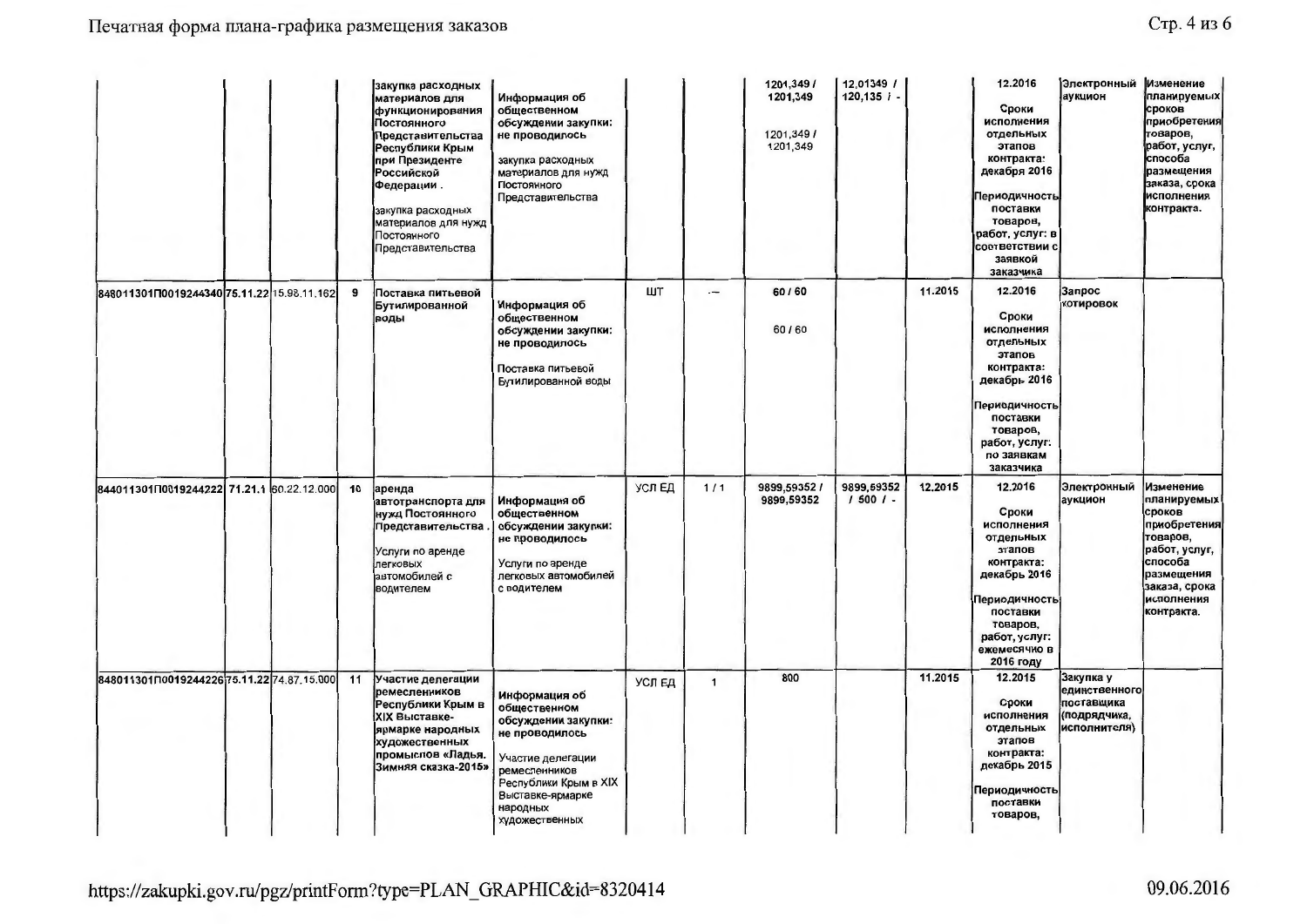|                                            |  |    |                                                                                                                                          | промыслов «Ладья.<br>Зимняя сказка-2015»                                                                                                                                                                 |       |       |             |                                                                                                                                                                          | работ, услуг:<br>декабрь 2015                                                                                                                                           |                                                                          |  |
|--------------------------------------------|--|----|------------------------------------------------------------------------------------------------------------------------------------------|----------------------------------------------------------------------------------------------------------------------------------------------------------------------------------------------------------|-------|-------|-------------|--------------------------------------------------------------------------------------------------------------------------------------------------------------------------|-------------------------------------------------------------------------------------------------------------------------------------------------------------------------|--------------------------------------------------------------------------|--|
| 848011301П0019244226 75.11.22 80.30.12.130 |  | 12 | Организация и<br>проведение<br>дополнительного<br>профессионального<br>образования<br>государственных<br>гражданских<br>служащих в 2016г | Информация об<br>общественном<br>обсуждении закупки:<br>не проводилось<br>проведение<br>дополнительного<br>профессионального<br>образования<br>государственных<br>гражданских служащих<br><b>в</b> 2016г | УСЛЕД | $1/1$ | 194 / 194   | 11.2015                                                                                                                                                                  | 12.2016<br>Сроки<br>исполнения<br>отдельных<br>этапов<br>контракта:<br>декабрь 2016<br>Периодичность<br>поставки<br>товаров,<br>работ, услуг: в<br>соответствии с<br>T3 | Запрос<br>котировок                                                      |  |
|                                            |  |    |                                                                                                                                          | лекарственные препараты (закупки в соответствии с п.7 части 2 статьи 83 Федерального закона № 44-ФЗ)                                                                                                     |       |       |             |                                                                                                                                                                          |                                                                                                                                                                         |                                                                          |  |
| 848011301П0019244340                       |  |    | Лекарственные<br>препараты                                                                                                               |                                                                                                                                                                                                          |       |       | $\mathbf 0$ |                                                                                                                                                                          |                                                                                                                                                                         | Запрос<br>предложений                                                    |  |
|                                            |  |    |                                                                                                                                          |                                                                                                                                                                                                          |       |       |             | повары, работы или услуги на сумму, не превышающую ста тысяч рублей (закупки в соответствии с п. 4, 5, 23, 26, 33, 42, 44 части 1 статьи 93 Федерального закона № 44-ФЗ) |                                                                                                                                                                         |                                                                          |  |
| 848011301П0019244225                       |  |    |                                                                                                                                          |                                                                                                                                                                                                          |       |       | 400         |                                                                                                                                                                          |                                                                                                                                                                         | Закупка у<br>единственного<br>поставщика<br>(подрядчика,<br>исполнителя) |  |
| 848011301П0019244221                       |  |    |                                                                                                                                          |                                                                                                                                                                                                          |       |       | 100         |                                                                                                                                                                          |                                                                                                                                                                         | Закупка у<br>единственного<br>поставщика<br>(подрядчика,<br>исполнителя) |  |
| 84801130100019244340                       |  |    |                                                                                                                                          |                                                                                                                                                                                                          |       |       | 500         |                                                                                                                                                                          |                                                                                                                                                                         | Закупка у<br>единственного<br>поставщика<br>(подрядчика,<br>исполнителя) |  |
| 848011301∏0019244224                       |  |    |                                                                                                                                          |                                                                                                                                                                                                          |       |       | 100         |                                                                                                                                                                          |                                                                                                                                                                         | Закупка у<br>единственного<br>поставщика<br>(подрядчика,<br>исполнителя) |  |
| 848011301П0019244310                       |  |    |                                                                                                                                          |                                                                                                                                                                                                          |       |       | 400         |                                                                                                                                                                          |                                                                                                                                                                         | Закупка у<br>единственного<br>поставщика<br>(подрядчика,<br>исполнителя) |  |
| 848011301П0019244226                       |  |    |                                                                                                                                          |                                                                                                                                                                                                          |       |       | 500         |                                                                                                                                                                          |                                                                                                                                                                         | Закупка у<br>единственного<br>поставщика<br>(подрядчика,<br>исполнителя) |  |
|                                            |  |    |                                                                                                                                          | Годовой объем закупок у единственного поставщика (подрядчика, исполнителя) в соответствии с пунктом 4 части 1 статьи 93 Федерального закона №44-ФЗ                                                       |       |       |             |                                                                                                                                                                          |                                                                                                                                                                         |                                                                          |  |
|                                            |  |    |                                                                                                                                          |                                                                                                                                                                                                          |       |       | 2000        |                                                                                                                                                                          |                                                                                                                                                                         | Закупка у<br>единственного<br>поставщика                                 |  |